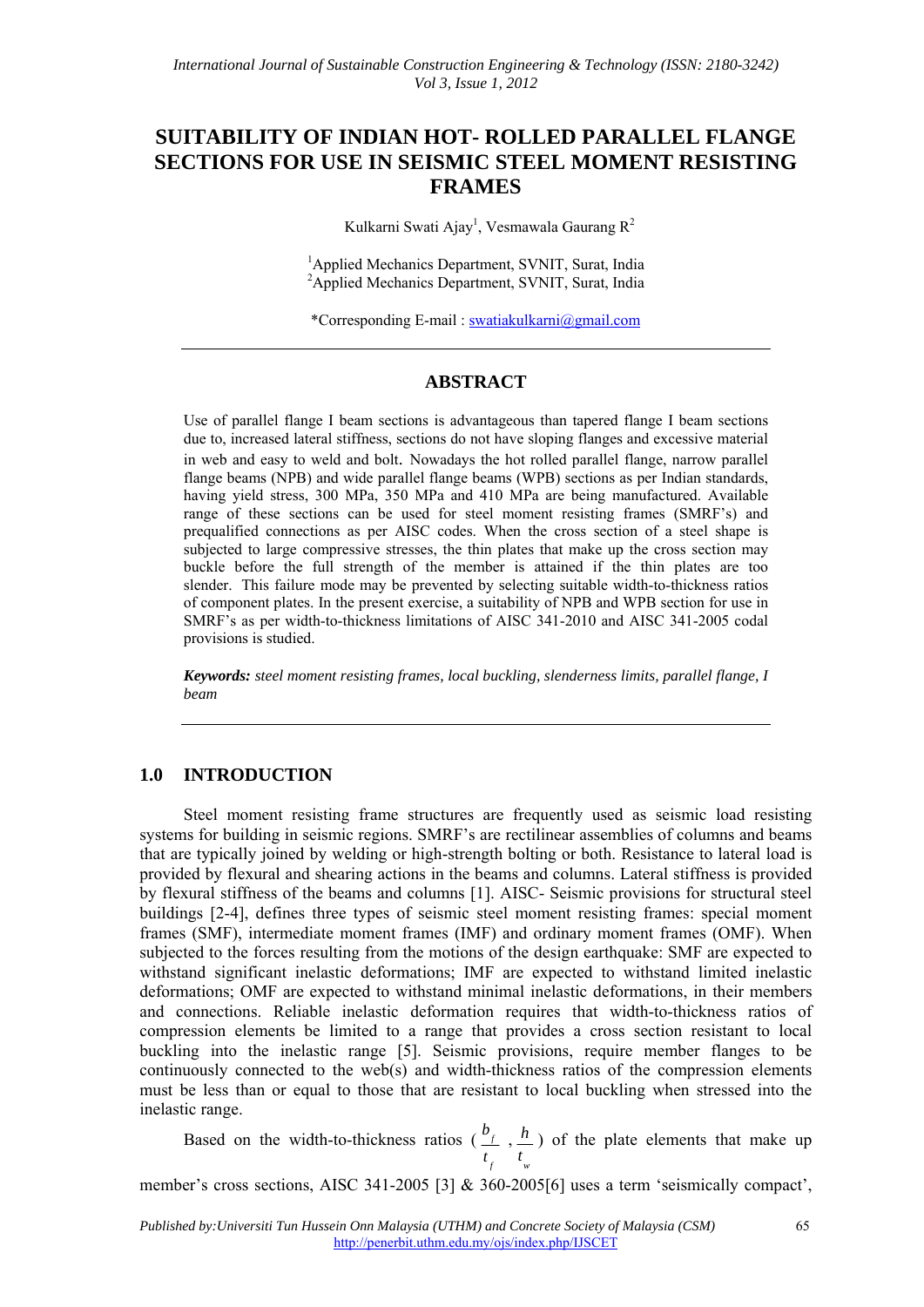'compact' and 'noncompact' to categorize the members. However, as per AISC 341-2010 [2], members are classified into 'highly ductile' and 'moderately ductile'.

Compact section is a section capable of developing a fully plastic stress distribution and possessing a rotation capacity of approximately three before the onset of local buckling Noncompact section is a section that can develop the yield stress in its compression elements before local buckling occurs, but cannot develop a rotation capacity of three. A higher level of compactness termed as 'seismically compact' is a section, expected to be able to achieve a level of deformation ductility of at least 4. Beam and column members should satisfy the requirements of width-to-thickness ratios as specified by AISC codes for above members, unless otherwise qualified by tests.

Highly ductile member is a member expected to undergo significant plastic rotation (more than 0.02 rad) from either flexure or flexural buckling under the design earthquake. Moderately ductile member is a member expected to undergo moderate plastic rotation (0.02rad or less) from either flexure or flexural buckling under the design earthquake. Beam and column members used for SMF are highly ductile members, for IMF moderately ductile members and for OMF there are no limitations on width-to-thickness ratios of members.

Usually, as per Indian standard (IS), IS 800-2007, IS 808 -1989 and IS 1852 -1985 [7-9] hot rolled tapered flange (Fig. 1A), I- sections are classified into four types namely, light (ISLB), medium (ISMB), wide flange (ISWB) and heavy (ISHB) beams. Further, as per IS 12778 -2004, IS12779-1989 [10, 11] hot rolled parallel flange sections are classified as (Fig. 1B) as narrow parallel flange beams (NPB), wide parallel flange beams (WPB) and parallel flange bearing pile sections (PBP). All above sections having yield stress 250MPa [12] are most commonly produced and used for steel structures in India. Parametric analysis [13] has shown that Indian hot- rolled I sections ( parallel as well as tapered) having yield stress 250 do not meet compactness requirements specified in Indian standards as well as those of countries with advanced seismic provision for SMF. Even those that satisfy the stability requirements, their sizes are so small that they are insufficient from strength and stiffness points of view to be able to construct large span and high rise earthquake resistant constructions in strong seismic regions.



**Figure 1:** A) Hot rolled tapered flange I section, B) Hot rolled parallel flange I section

After the 1994 Northridge and 1995 Kobe earthquake, a significant amount of research activity was initiated on the behavior of fully restrained steel connections. Various types of beamto-column connections have been proposed and investigated. So far, three general approaches were followed in improving connection details: 1) improving unreinforced connections / toughening schemes, 2) strengthening approach: strengthening connection by addition of cover plates, ribs or haunches, and 3) weakening approach: locally weakening the beam away from the column face by reduced beam section (RBS) or slotted web [14, 15, 16]. All these schemes are often used in combination. The AISC codes  $[2-4, 6, 15-17]$  specifies the guidelines about design of seismic steel moment resisting frames, beam-to-column connection details, width-to-thickness limitation for members and other details . Although these connections/schemes are widely investigated and used in US, Japan and Europe, however design of such type of connections are not presented and used in India.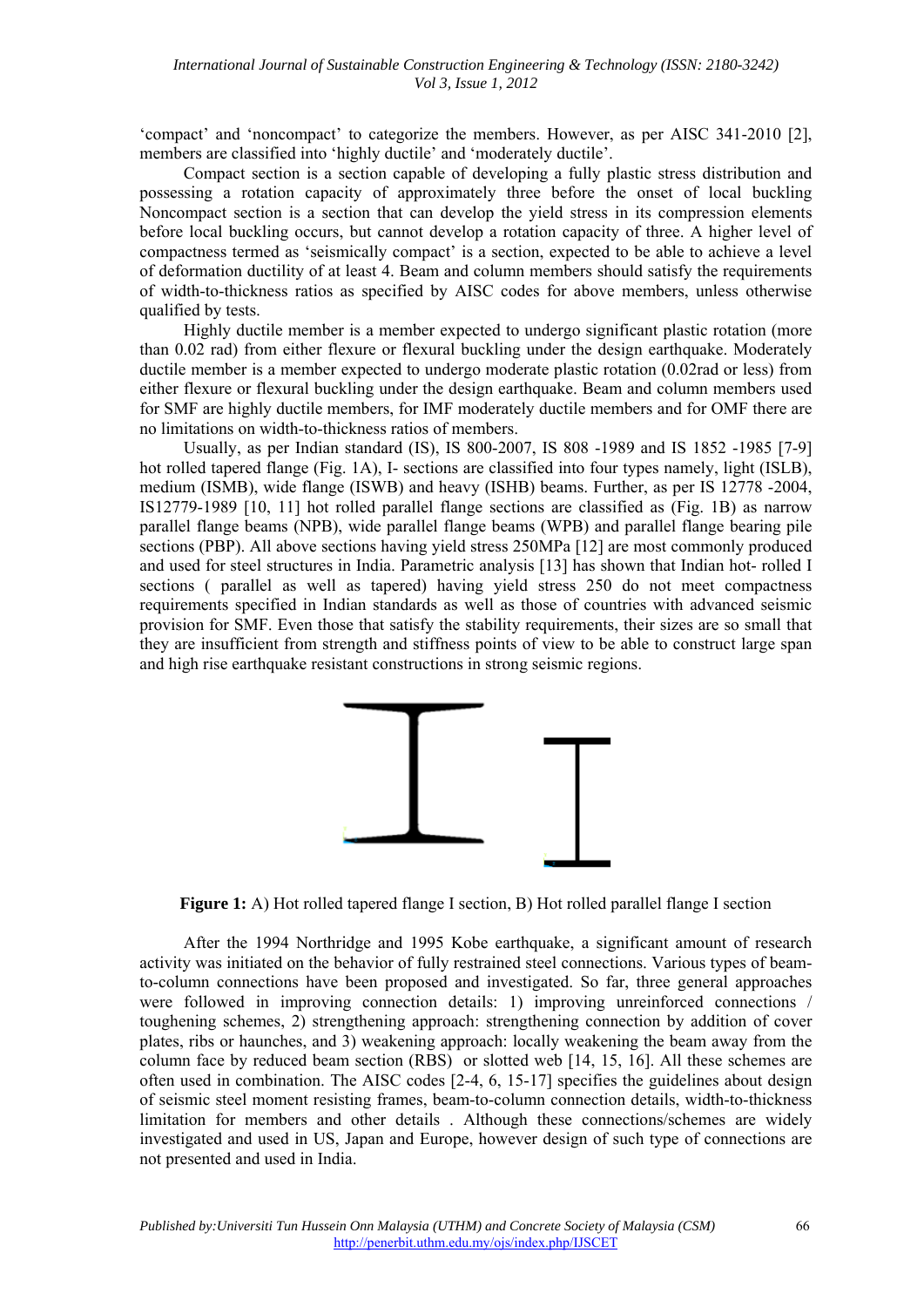having yield stress, 300 MPa, 350 MPa and 410 MPa are being manufactured in India. Available range of these sections can be used for steel moment resisting frames (SMRF's) as well as prequalified connections as per AISC 358-2005, 2010 [15, 16]. As per IS code 12778 -2004 [10] NPB sections are mostly used as beams and WPB sections are generally used as beams or columns. In the present exercise, these parallel flange members are classified as per width-tothickness limitation of AISC 341-2005 and AISC 341-2010 provisions and their suitability for use in seismic steel moment resisting frames is studied. Nowadays the hot rolled parallel flange NPB and WPB sections as per IS 8500 -1991[18],

#### **2.0 CLASSIFICATION OF SECTIONS FOR LOCAL BUCKLING**

cross section of a steel shape is subjected to large compressive stresses, the thin plates that make up the cross section, may buckle before the full strength of the member is attained, if the thin plates are too slender. When a cross sectional element fails in buckling, then the member capacity is reached. Consequently, local buckling becomes a limit state for the strength of steel shapes subjected to compressive stress. This failure mode may be prevented by selecting suitable widthto-thickness ratios (Fig. 2) of component plates  $[19]$ . The cross sections of steel shapes tend to consist of an assembly of thin plates. When the

considered as per width-to-thickness limitation of AISC 341-2005 and AISC 341-2010 provisions. Usually NPB sections are used for beams, slenderness check is also considered to verify their suitability as a column member. In the following sections, classification of NPB (beam) and WPB (column) sections is



**Figure 2**: Typical parallel flange section

#### **2.1 CLASSI IFICATION N ACCOR RDING TO AISC 341- -2005**

AISC 341-2005  $\&$  360-2005 is as shown in Equations 1 to 7. With respect to the following formulae, classification of NPB and WPB sections as per

Limiting width-to-thickness ratios for compression elements for seismically compact members:

$$
\frac{b_f}{2t_f} \le 0.30 \sqrt{\frac{E}{F_y}}
$$
 (1)

$$
C_a \le 0.125, \frac{h}{t_w} \le 3.14 \sqrt{\frac{E}{F_y}} \Big[ 1 - 1.54 C_a \Big]
$$
 (2)

$$
C_a > 0.125, \frac{h}{t_w} \le 1.12 \sqrt{\frac{E}{F_y}} \Big[ 2.33 - C_a \Big] \ge 1.49 \sqrt{\frac{E}{F_y}}
$$
(3)

Where

67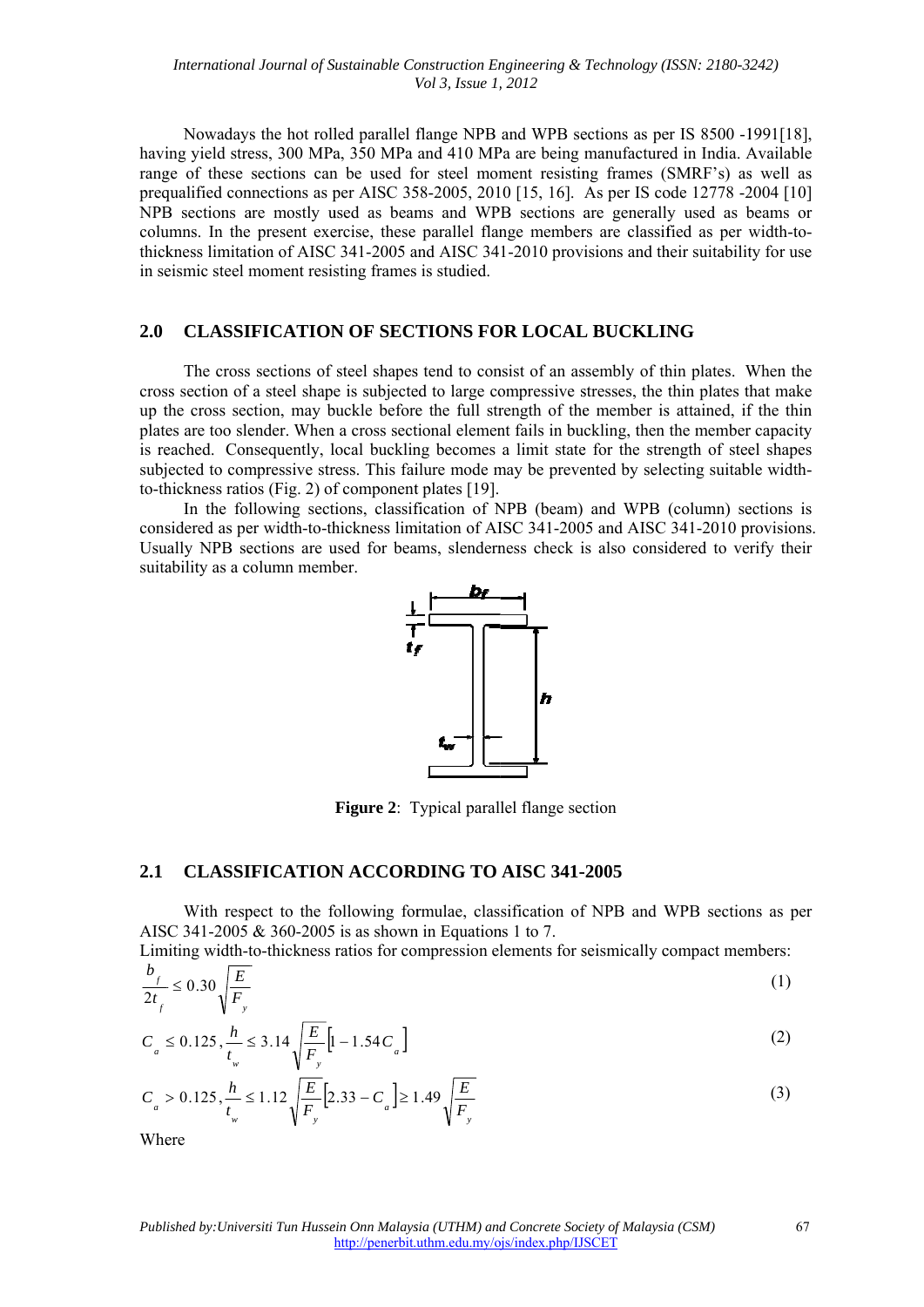$$
C_a = \frac{P_u}{\Phi_b P_y}
$$
 ..... for Load and Resistance Factor Design (LRFD)  

$$
C_a = \frac{\Omega_b P_a}{P_y}
$$
 ..... for Allowable Strength Design (ASD)

<sup>*y*</sup><br> *Limiting width-to-thickness ratios for compression elements for compact members:* 

$$
\frac{b_f}{2t_f} \le 0.38 \sqrt{\frac{E}{F_y}}
$$
\n
$$
\frac{h}{t_w} \le 3.76 \sqrt{\frac{E}{F_y}}
$$
\n(4)

Limiting width-to-thickness ratios for compression elements for noncompact members:

$$
\frac{b_f}{2t_f} \le 1 \sqrt{\frac{E}{F_y}}
$$
\n
$$
\frac{h}{t_w} \le 5.70 \sqrt{\frac{E}{F_y}}
$$
\n(6)

As per IS code [10], 70 numbers of NPB and 122 numbers of WPB sections are available. Therefore, 192 numbers of member can be used as beam and 122 as column. Beam members (total number of sections) [20], satisfying *f f t b* 2 and *w t <sup>h</sup>* ratio are as shown in Table 1.

**Table 1:** NPB and WPB sections satisfying width-to-thickness ratio as beam

|            | Slenderness Limit                                 | Steel with $F$ MPa |        |             |          |             |             |
|------------|---------------------------------------------------|--------------------|--------|-------------|----------|-------------|-------------|
|            |                                                   | 300                |        | 350         |          | 410         |             |
|            |                                                   | <b>NPB</b>         | WPB    | WPB<br>NPB  |          | NPB         | WPB         |
|            |                                                   | ≤7.74              |        | $\leq 7.17$ |          |             | $\leq 6.63$ |
|            | $\frac{b_f}{2t_f} \leq 0.30 \sqrt{\frac{E}{F_y}}$ | 56                 | 73     | 51          | 64       | 38          | 56          |
| <b>SMF</b> |                                                   | ≤ 81.07            |        |             | $≤75.06$ |             | ≤ 69.35     |
|            | $rac{h}{t_{w}} \leq 3.14 \sqrt{\frac{E}{F_{v}}}$  | <b>ALL</b>         | ALL    | ALL         | ALI.     | ALI         | ALL         |
| IMF        | $\frac{b_f}{2t_f} \leq 0.38 \sqrt{\frac{E}{F_y}}$ |                    | ≤9.80  |             | $≤9.08$  | $\leq 8.93$ |             |
|            |                                                   | 69                 | 96     | 68          | 87       | 67          | 81          |
|            |                                                   |                    | ≤97.08 |             | ≤ 89.88  |             | ≤ 83.04     |
|            | $\frac{E}{F}$<br>$\frac{h}{t} \leq 3.76 \sqrt{1}$ | AIJ                | ALL.   | ALI         | AIJ      | ALI         | ALL         |

WPB members are considered as column members. Table 2 Shows: a) Column sections satisfying *f f t b* 2 limit as recommended by Equations 1, b) Maximum web depth-to-thickness ratio

is given by Equation 2 and 3, giving a range of 38.47, 35.59 and 32.91 for  $\frac{1}{\sqrt{2}} = 1$ *y u P P*  $\phi$ and

increasing it to 81.07, 75.06 and 69.35 for  $P = 0$ , for steel having yield stress 300, 350 and 410MPa respectively. Column sections (total number of sections) used for IMF satisfying limits as per Equations 4 & 5 are shown in Table 3.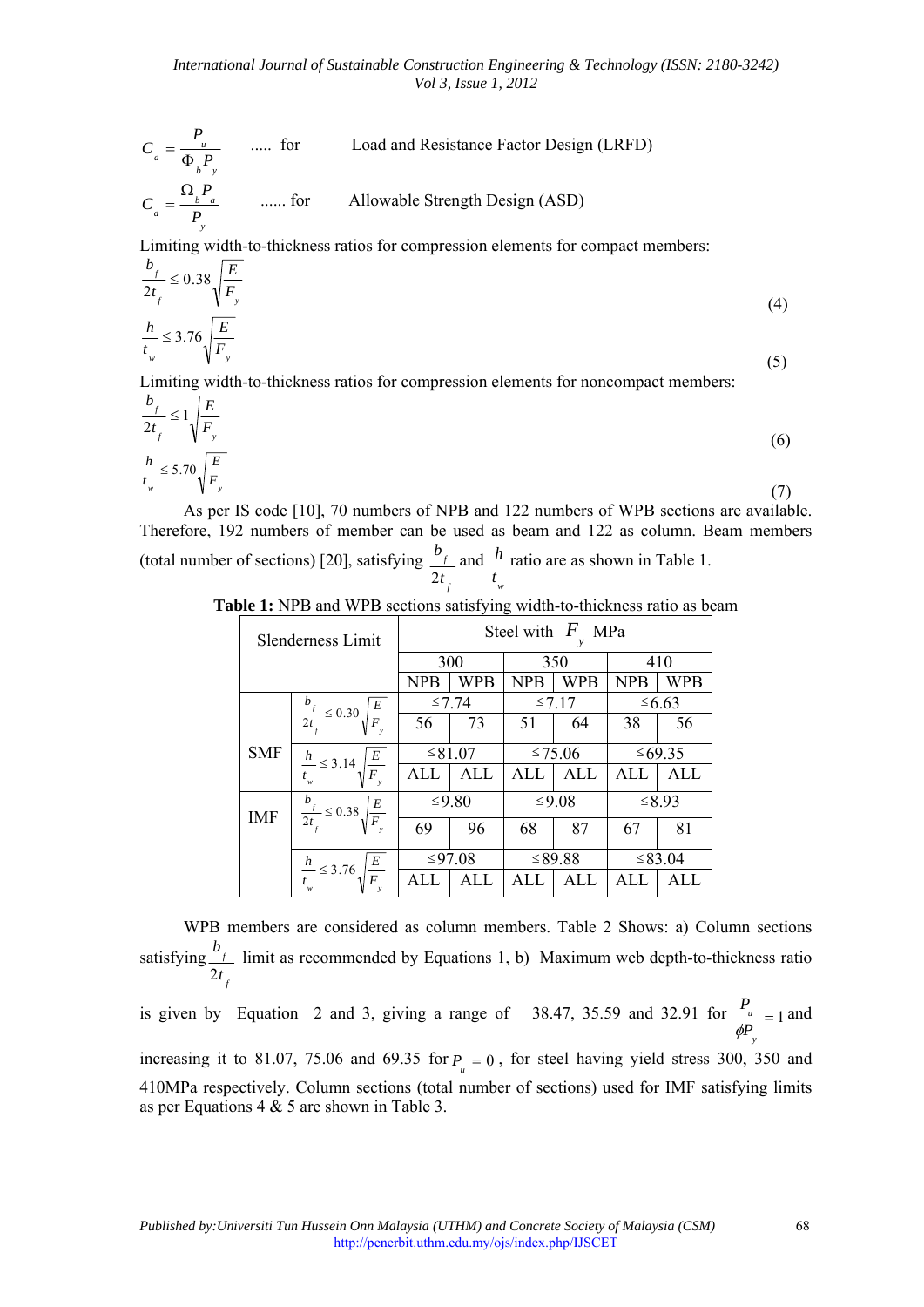| Sl.                     | Secti            | Section                                  |                          |                              |                          | <b>SMF</b>                   |                        |                                |
|-------------------------|------------------|------------------------------------------|--------------------------|------------------------------|--------------------------|------------------------------|------------------------|--------------------------------|
| No.                     | on               | <b>WPB</b>                               |                          |                              |                          | Yield Stress (MPa)           |                        |                                |
|                         | num              |                                          |                          | 300                          |                          | 350                          |                        | 410                            |
|                         | ber              |                                          | $\frac{b_{_f}}{2t_{_f}}$ | $\boldsymbol{h}$             |                          | $\frac{h}{t_w}$              |                        | $\frac{h}{t_w}$                |
|                         | as               |                                          |                          | $t_{_w}$                     | $\frac{b_{_f}}{2t_{_f}}$ |                              | $\frac{b_{f}}{2t_{f}}$ |                                |
|                         | per<br><b>IS</b> |                                          | $\leq$                   | Range,                       | $\leq$                   | Range,                       | $\leq$                 | Range,                         |
|                         | code             |                                          | 7.74                     | 38.47 for                    | 7.17                     | 35.59 for                    | 6.63                   | 32.91<br>for                   |
|                         | $[10]$           |                                          |                          | $\frac{P_u}{\Phi_c P_y} = 1$ |                          | $\frac{P_u}{\Phi_c P_y} = 1$ |                        | and<br>$\frac{P_{u}}{P_{u}}=1$ |
|                         |                  |                                          |                          | and                          |                          | and                          |                        | $\Phi_{c}P_{y}$                |
|                         |                  |                                          |                          | increasin                    |                          | increasin                    |                        | increasing                     |
|                         |                  |                                          |                          | to<br>g                      |                          | g                            |                        | to 69.35 for                   |
|                         |                  |                                          |                          | 81.07 for                    |                          | to75.06                      |                        | $P_{_u}=0$                     |
|                         |                  |                                          |                          | $P_{_u}=0$                   |                          | for                          |                        |                                |
|                         |                  |                                          |                          |                              |                          | $P_{_u}=0$                   |                        |                                |
| $\mathbf{1}$            | 96               | 540×300×12.5×24                          |                          |                              |                          |                              |                        | $\sqrt{}$                      |
| $\overline{2}$          | 100              | 590×300×13×25                            |                          |                              |                          |                              |                        |                                |
| $\overline{\mathbf{3}}$ | 104              | 640×300×13.5×26                          |                          | $\sqrt{}$                    |                          |                              |                        | V                              |
| $\overline{4}$          | 105              | $650 \times 300 \times 16 \times 31$     |                          |                              |                          |                              |                        | V                              |
| $\overline{5}$          | 108              | 690×300×14.5×27                          |                          | $\sqrt{}$                    |                          | V                            |                        | N                              |
| 6                       | 109              | 700×300×17×32                            |                          |                              |                          |                              |                        | V                              |
| $\tau$                  | 112              | 790×300×15×28                            |                          | V                            |                          |                              |                        | V                              |
| $\overline{8}$          | 113              | $800 \times 300 \times 17.5 \times 33$   |                          | $\sqrt{}$                    |                          |                              |                        | N                              |
| 9                       | 116              | 840×292×14.7×21.3                        |                          | ٦                            |                          |                              |                        |                                |
| $10\,$                  | 117              | 846×293×15.4×24.3                        |                          | $\sqrt{}$                    |                          |                              |                        | V                              |
| 11                      | 118              | $851 \times 294 \times 16.1 \times 26.8$ |                          | ٦                            |                          |                              |                        | V                              |
| 12                      | 119              | 859×292×17×30.8                          |                          | $\sqrt{}$                    |                          |                              |                        | $\overline{v}$                 |
| 13                      | 120              | 870×300×15×20                            |                          | V                            |                          |                              |                        |                                |
| 14                      | 121              | 890×300×16×30                            |                          | V                            |                          |                              |                        | V                              |
| 15                      | 122              | 900×292×18.5×35                          |                          | $\sqrt{ }$                   |                          |                              |                        | $\sqrt{2}$                     |
| Total                   |                  |                                          |                          | 11                           |                          | 11                           |                        | 13                             |

**Table 2:** WPB sections satisfying width-to-thickness as column

**Table 3:** WPB sections satisfying width-to-thickness as column

|            | Slenderness Limit                         | Steel with $F$ MPa |            |       |           |         |             |
|------------|-------------------------------------------|--------------------|------------|-------|-----------|---------|-------------|
|            |                                           | 300                |            | 350   |           | 410     |             |
|            |                                           |                    | <b>WPB</b> |       | WPB       |         | <b>WPB</b>  |
| <b>IMF</b> | $\cal E$<br>$- 50.38$<br>$\boldsymbol{E}$ |                    | ≤9.80      | ≤9.08 |           |         | $\leq 8.93$ |
|            |                                           | 96                 |            | Q7    |           |         |             |
|            | E<br>$\frac{h}{m} \leq 3.76$              | ≤97.08             |            |       | $≤ 89.88$ | ≤ 83.04 |             |
|            | $\bm{F}$                                  |                    |            |       |           |         |             |

Mostly all WPB and NPB sections satisfy limit for OMF.

# **2.2 CLASSIFICATION ACCORDING TO AISC 341-2010**

Classification of NPB and WPB sections as highly ductile and moderately ductile according to following formulae as per AISC341-2010 is shown in Equations 8 to 13.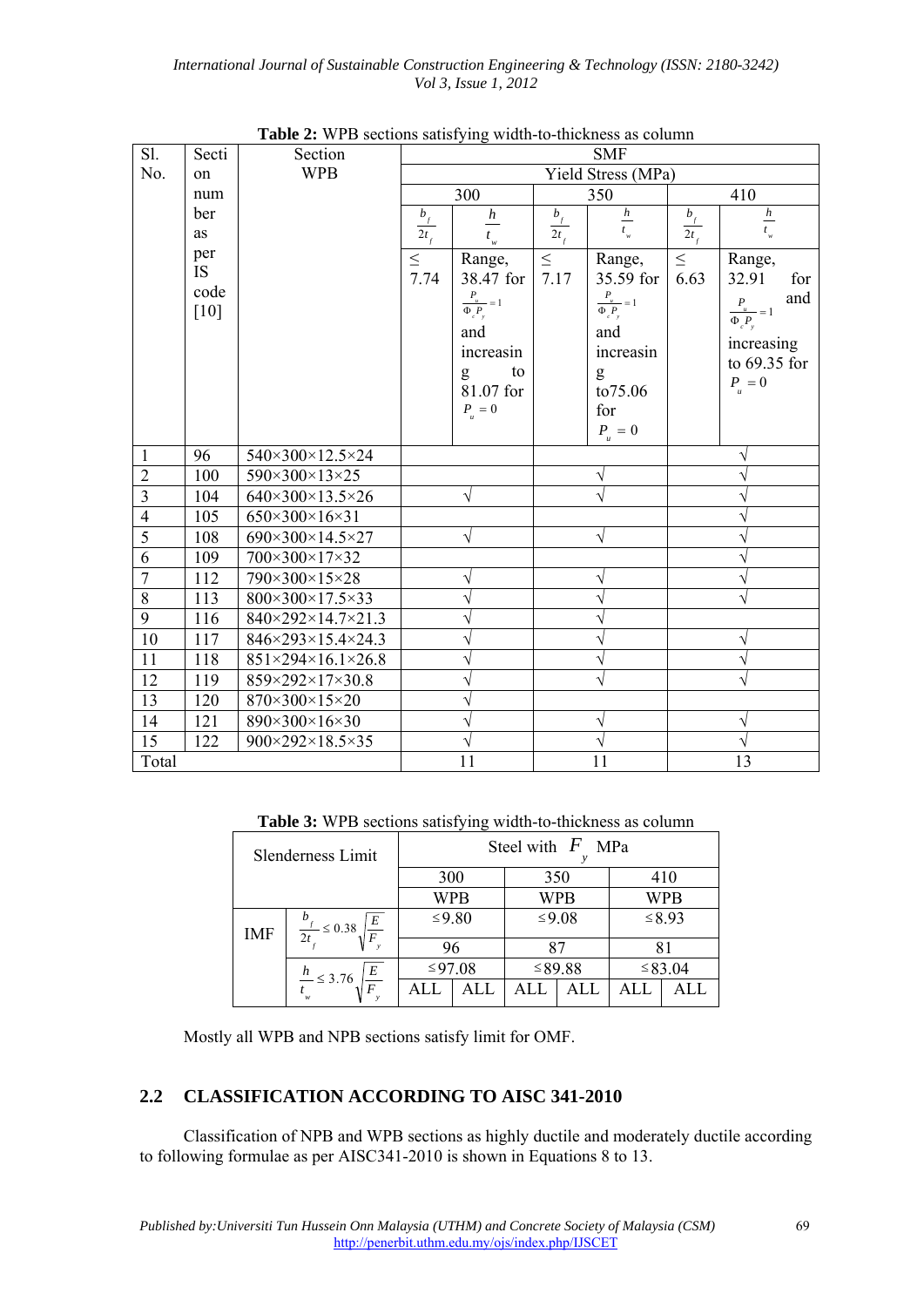Limiting width-to-thickness ratios for compression elements for highly ductile members:

$$
\frac{b_f}{2t_f} \le 0.30 \sqrt{\frac{E}{F_y}}
$$
\n
$$
\tag{8}
$$

$$
C_a \le 0.125, \frac{h}{t_w} \le 2.45 \sqrt{\frac{E}{F_y}} \Big[ 1 - 0.93 C_a \Big]
$$
 (9)

$$
C_a > 0.125, \frac{h}{t_w} \le 0.77 \sqrt{\frac{E}{F_y}} \Big[ 2.93 - C_a \Big] \ge 1.49 \sqrt{\frac{E}{F_y}}
$$
\n(10)

Limiting width-to-thickness ratios for compression elements for moderately ductile members:

$$
\frac{b_f}{2t_f} \le 0.38 \sqrt{\frac{E}{F_y}}
$$
\n(11)

$$
C_a \le 0.125 \frac{h}{t_w} \le 3.76 \sqrt{\frac{E}{F_y}} \Big[ 1 - 2.75 C_a \Big]
$$
\n(12)

$$
C_a > 0.125, \frac{h}{t_w} \le 1.12 \sqrt{\frac{E}{F_y}} \Big[ 2.33 - C_a \Big] \ge 1.49 \sqrt{\frac{E}{F_y}}
$$
(13)

Where

$$
C_a = \frac{P_a}{\Phi_c P_y}
$$
 ..... for Load and Resistance Factor Design (LRFD)  

$$
C_a = \frac{\Omega_c P_a}{P_y}
$$
 ..... for Allowable Strength Design (ASD)

For I-shaped beams in SMF systems, where  $C_a$  is less than or equal to 0.125, the limiting ratio *w t <sup>h</sup>* shall not exceed  $\overline{F}_y$ 2.45  $\left| \frac{E}{E} \right|$ . For I-shaped beams in IMF systems, where  $C_a$  is less than or equal to 0.125, the limiting width-to-thickness ratio shall not exceed  $F_{y}$ 3.76  $\left| \frac{E}{\epsilon} \right|$ . Beam members

(total number of sections), satisfying *f f t b* 2 and *w t <sup>h</sup>* ratio are as shown in Table 4.

|            | Slenderness Limit                                 |             |            |                          | Steel with $F$ MPa |                        |             |
|------------|---------------------------------------------------|-------------|------------|--------------------------|--------------------|------------------------|-------------|
|            |                                                   | 300         |            | 350                      |                    | 410                    |             |
|            |                                                   |             | WPB        | <b>WPB</b><br><b>NPB</b> |                    | <b>NPB</b>             | WPB         |
|            | $\frac{b_f}{2t_f} \leq 0.30 \sqrt{\frac{E}{F_v}}$ | $\leq 7.74$ |            | $\leq 7.17$              |                    |                        | $\leq 6.63$ |
|            |                                                   | 56          | 73         | 51                       | 64                 | 38                     | 56          |
| <b>SMF</b> | $rac{h}{t_w} \leq 2.45 \sqrt{\frac{E}{F_w}}$      |             | ≤ 63.25    |                          | $≤ 58.56$          |                        |             |
|            |                                                   | ALL         | <b>ALL</b> | ALL                      | ALL                | ALI.                   | <b>ALL</b>  |
| <b>IMF</b> | $\frac{b_f}{2t_f} \leq 0.38 \sqrt{\frac{E}{F_y}}$ |             | ≤9.80      |                          | ≤9.08              | ≤ 54.11<br>$\leq 8.93$ |             |
|            |                                                   | 69          | 96         | 68                       | 87                 | 67                     | 81          |
|            | $rac{h}{t_w} \leq 3.76 \sqrt{\frac{E}{F_v}}$      |             | ≤97.08     |                          | ≤ 89.88            | ≤ 83.04                |             |
|            |                                                   | ALL         | ALL        | ALL                      | ALL                | ALI                    | ALL         |

**Table 4:** NPB and WPB sections satisfying width-to-thickness ratio as beam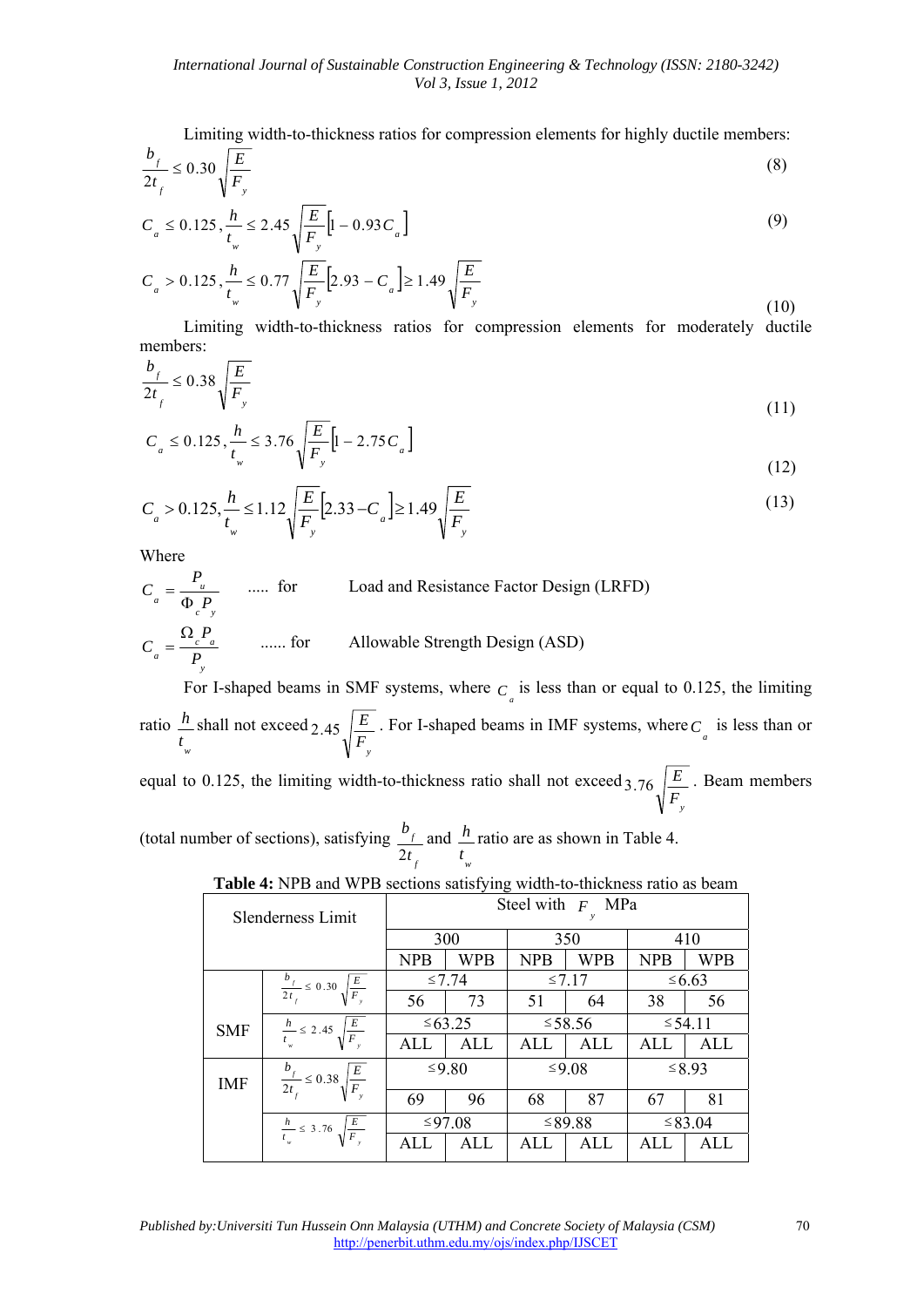WPB sections satisfying *f f t b* 2 , *w t*  $\frac{h}{m}$  limt for SMF and IMF as recommended by equations 8,

9, 10, 11, 12 and 13 are shown in Table 5 & 6.

| Sl.            | Sect                         | Section                                  | <b>SMF</b>                     |                                                                                                             |                                           |                                                                                                             |                    |                                                                                                         |  |
|----------------|------------------------------|------------------------------------------|--------------------------------|-------------------------------------------------------------------------------------------------------------|-------------------------------------------|-------------------------------------------------------------------------------------------------------------|--------------------|---------------------------------------------------------------------------------------------------------|--|
| No.            | ion<br>nu                    | <b>WPB</b>                               |                                |                                                                                                             | Yield Stress (MPa)                        |                                                                                                             |                    |                                                                                                         |  |
|                | mbe                          |                                          |                                | 300                                                                                                         |                                           | 350                                                                                                         |                    | 410                                                                                                     |  |
|                | r as<br>per<br><b>IS</b>     |                                          | $\frac{b_{_f}}{ }$<br>$2t_{f}$ | $\frac{h}{t_w}$                                                                                             | $\frac{b_{_f}}{ }$<br>$\overline{2t_{f}}$ | $\frac{h}{t_w}$                                                                                             | $\frac{b_f}{2t_f}$ | $\frac{h}{t_w}$                                                                                         |  |
|                | cod<br>$\mathbf e$<br>$[10]$ |                                          | $\leq$<br>7.74                 | Range,<br>38.47 for<br>$\frac{P_u}{\Phi_c P_y} = 1$<br>and<br>increasin<br>g to<br>63.25 for<br>$P_{u} = 0$ | $\leq$<br>7.17                            | Range,<br>35.61 for<br>and<br>$\frac{P_u}{\Phi_c P_y} = 1$<br>increasing<br>to 58.56<br>for $P_{\perp} = 0$ | $\leq$<br>6.63     | Range, 32.9<br>1for<br>$P_{u}$<br>$\overline{\Phi} P$<br>and<br>increasing<br>to 54.11<br>for $P_u = 0$ |  |
| $\mathbf{1}$   | 96                           | 540×300×12.5×24                          |                                |                                                                                                             |                                           |                                                                                                             |                    | $\sqrt{}$                                                                                               |  |
| $\overline{2}$ | 100                          | 590×300×13×25                            |                                |                                                                                                             | $\sqrt{}$                                 |                                                                                                             |                    | $\sqrt{ }$                                                                                              |  |
| $\overline{3}$ | 104                          | 640×300×13.5×26                          |                                | V                                                                                                           |                                           | $\sqrt{}$                                                                                                   |                    | V                                                                                                       |  |
| $\overline{4}$ | 105                          | 650×300×16×31                            |                                |                                                                                                             |                                           |                                                                                                             |                    | V                                                                                                       |  |
| 5              | 108                          | 690×300×14.5×27                          |                                | $\sqrt{}$                                                                                                   |                                           | $\sqrt{}$                                                                                                   |                    | $\sqrt{}$                                                                                               |  |
| 6              | 109                          | 700×300×17×32                            |                                |                                                                                                             |                                           |                                                                                                             |                    | V                                                                                                       |  |
| $\overline{7}$ | 112                          | 790×300×15×28                            |                                | $\sqrt{}$                                                                                                   |                                           | $\sqrt{}$                                                                                                   |                    | $\sqrt{}$                                                                                               |  |
| $\,8\,$        | 113                          | 800×300×17.5×33                          |                                | V                                                                                                           |                                           | $\sqrt{}$                                                                                                   |                    | $\sqrt{}$                                                                                               |  |
| 9              | 116                          | 840×292×14.7×21.3                        |                                | $\sqrt{}$                                                                                                   |                                           | $\sqrt{}$                                                                                                   |                    |                                                                                                         |  |
| 10             | 117                          | 846×293×15.4×24.3                        |                                | $\sqrt{}$                                                                                                   |                                           | $\sqrt{}$                                                                                                   |                    | $\sqrt{ }$                                                                                              |  |
| 11             | 118                          | $851 \times 294 \times 16.1 \times 26.8$ |                                | V                                                                                                           |                                           | $\sqrt{}$                                                                                                   |                    |                                                                                                         |  |
| 12             | 119                          | 859×292×17×30.8                          |                                | $\sqrt{}$                                                                                                   |                                           | $\sqrt{}$                                                                                                   |                    | $\sqrt{}$                                                                                               |  |
| 13             | 120                          | 870×300×15×20                            |                                | $\sqrt{}$                                                                                                   |                                           |                                                                                                             |                    |                                                                                                         |  |
| 14             | 121                          | 890×300×16×30                            |                                | $\sqrt{}$                                                                                                   |                                           | $\sqrt{}$                                                                                                   |                    | $\sqrt{ }$                                                                                              |  |
| 15             | 122                          | 900×292×18.5×35                          |                                | $\sqrt{}$                                                                                                   |                                           | V                                                                                                           |                    | V                                                                                                       |  |
| Total          |                              |                                          |                                | 11                                                                                                          |                                           | 11                                                                                                          | 13                 |                                                                                                         |  |

**Table 5:** WPB sections satisfying width-to-thickness ratio as column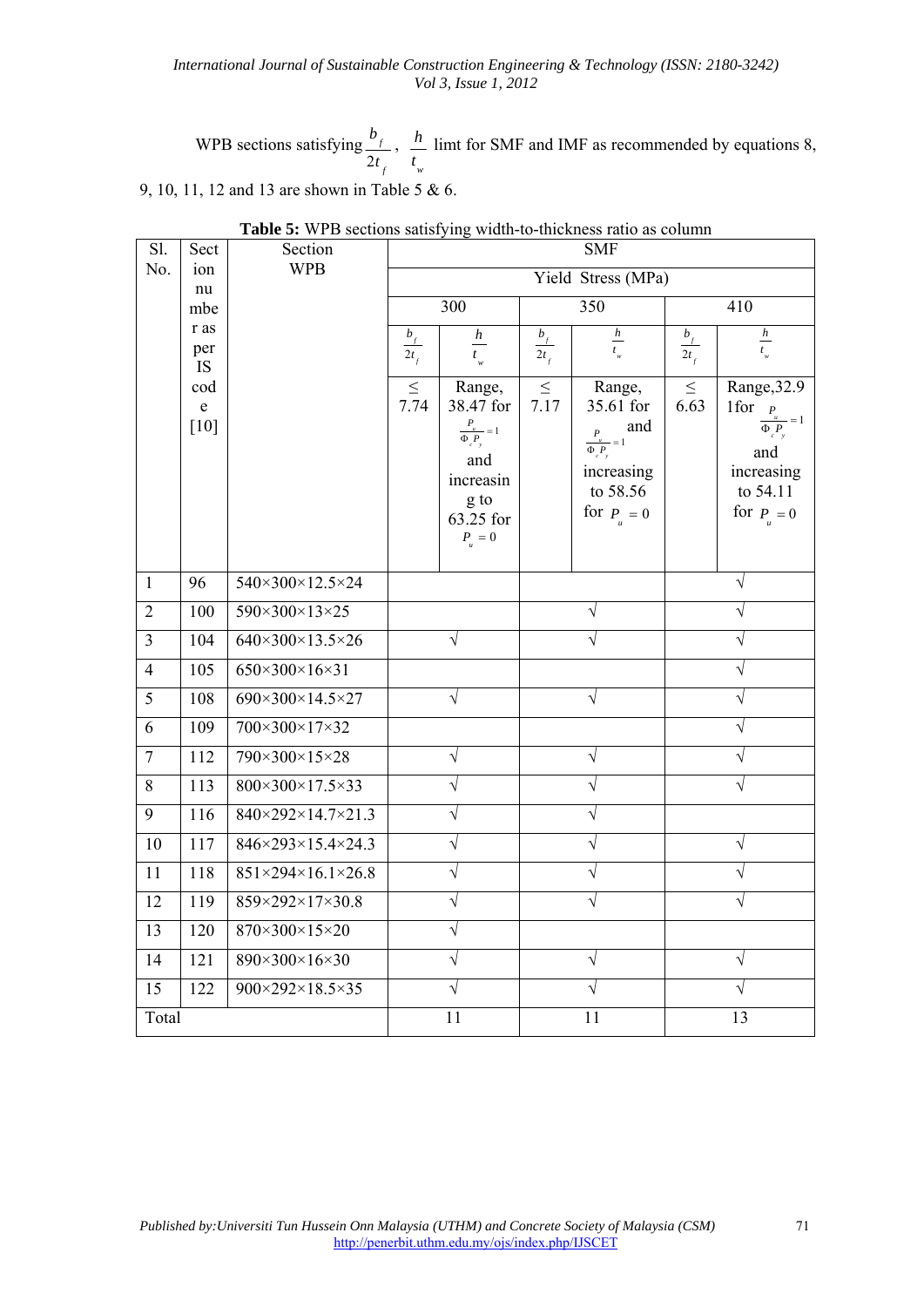| Sl.            | Secti     | Section                                |                      |                              |                   | <b>IMF</b><br>Yield Stress (MPa) |                   |                             |
|----------------|-----------|----------------------------------------|----------------------|------------------------------|-------------------|----------------------------------|-------------------|-----------------------------|
| No.            | on        | <b>WPB</b>                             |                      |                              |                   |                                  |                   |                             |
|                | num       |                                        |                      | 300                          |                   | 350                              |                   | 410                         |
|                | ber<br>as |                                        | $b_{_f}$<br>$2t_{i}$ | $\frac{h}{t_w}$              | $b_{_f}$          | h                                | $b_{_f}$          | $\boldsymbol{h}$            |
|                | per       |                                        |                      |                              | $2t$ <sub>f</sub> | $t_{w}$                          | $2t$ <sub>f</sub> | $t_{_w}$                    |
|                | <b>IS</b> |                                        | $\leq$               | Range,                       | $\leq$            | Range,                           | $\leq$            | Range, 32.9                 |
|                | code      |                                        | 9.80                 | 38.47 for                    | 9.0               | 35.61 for                        | 8.9               | 1 for                       |
|                | $[10]$    |                                        |                      | $\frac{P_u}{\Phi_e P_u} = 1$ | 8                 | and<br>$\frac{P_{u}}{P_{u}}=1$   | $\overline{3}$    | $\overline{\Phi_{c}P_{y}}$  |
|                |           |                                        |                      | and                          |                   | $\overline{\Phi_{c}P_{y}}$       |                   | and                         |
|                |           |                                        |                      | increasin                    |                   | increasin                        |                   | increasing                  |
|                |           |                                        |                      | g to                         |                   | g to<br>89.88 for                |                   | to 83.04 for<br>$P_{u} = 0$ |
|                |           |                                        |                      | 97.08 for                    |                   | $P_{_{u}}=0$                     |                   |                             |
|                |           |                                        |                      | $P_{u} = 0$                  |                   |                                  |                   |                             |
| $\mathbf{1}$   | 91        | $480 \times 300 \times 11.5 \times 18$ |                      |                              |                   |                                  |                   | $\sqrt{}$                   |
| $\overline{2}$ | 96        | 540×300×12.5×24                        |                      |                              |                   |                                  |                   | $\sqrt{}$                   |
| $\overline{3}$ | 99        | $571 \times 300 \times 12 \times 15.5$ |                      | $\sqrt{}$                    |                   |                                  |                   |                             |
| $\overline{4}$ | 100       | 590×300×13×25                          |                      |                              |                   | $\sqrt{}$                        |                   | $\sqrt{}$                   |
| 5              | 103       | $620\times300\times12.5\times16$       |                      | $\sqrt{}$                    |                   |                                  |                   |                             |
| 6              | 104       | 640×300×13.5×26                        |                      |                              |                   | V                                |                   | V                           |
| $\overline{7}$ | 105       | 650×300×16×31                          |                      |                              |                   |                                  |                   | V                           |
| $8\,$          | 107       | 670×300×13×17                          |                      | V                            |                   | V                                |                   |                             |
| 9              | 108       | 690×300×14.5×27                        |                      | V                            |                   | V                                |                   | $\sqrt{}$                   |
| 10             | 109       | 700×300×17×32                          |                      |                              |                   |                                  |                   | V                           |
| 11             | 111       | $770\times300\times14\times18$         |                      | V                            |                   | $\sqrt{}$                        |                   | V                           |
| 12             | 112       | 790×300×15×28                          |                      |                              |                   | V                                |                   | $\sqrt{}$                   |
| 13             | 113       | 800×300×17.5×33                        |                      |                              |                   |                                  |                   | N                           |
| 14             | 115       | 835×292×14×18.8                        |                      | $\sqrt{}$                    |                   | $\sqrt{}$                        |                   | $\sqrt{}$                   |
| 15             | 116       | 840×292×14.7×21.3                      |                      | V                            |                   | $\sqrt{}$                        |                   | N                           |
| 16             | 117       | 846×293×15.4×24.3                      |                      | $\sqrt{}$                    |                   | $\sqrt{}$                        |                   | $\sqrt{}$                   |
| 17             | 118       | $851\times294\times16.1\times26.8$     |                      | $\sqrt{}$                    |                   | $\sqrt{}$                        |                   | $\sqrt{ }$                  |
| 18             | 119       | 859×292×17×30.8                        |                      | $\sqrt{}$                    |                   | $\sqrt{}$                        |                   | V                           |
| 19             | 120       | 870×300×15×20                          |                      | $\sqrt{}$                    |                   | $\sqrt{}$                        |                   | N                           |
| 20             | 121       | 890×300×16×30                          |                      | V                            |                   | $\sqrt{}$                        |                   | V                           |
| 21             | 122       | 900×292×18.5×35                        |                      | $\sqrt{}$                    |                   | $\sqrt{}$                        |                   | V                           |
| Total          |           |                                        |                      | 16                           |                   | 15                               |                   | 18                          |

**Table 6:** WPB sections satisfying width-to-thickness ratio as column

Mostly all WPB and NPB sections can be used for OMF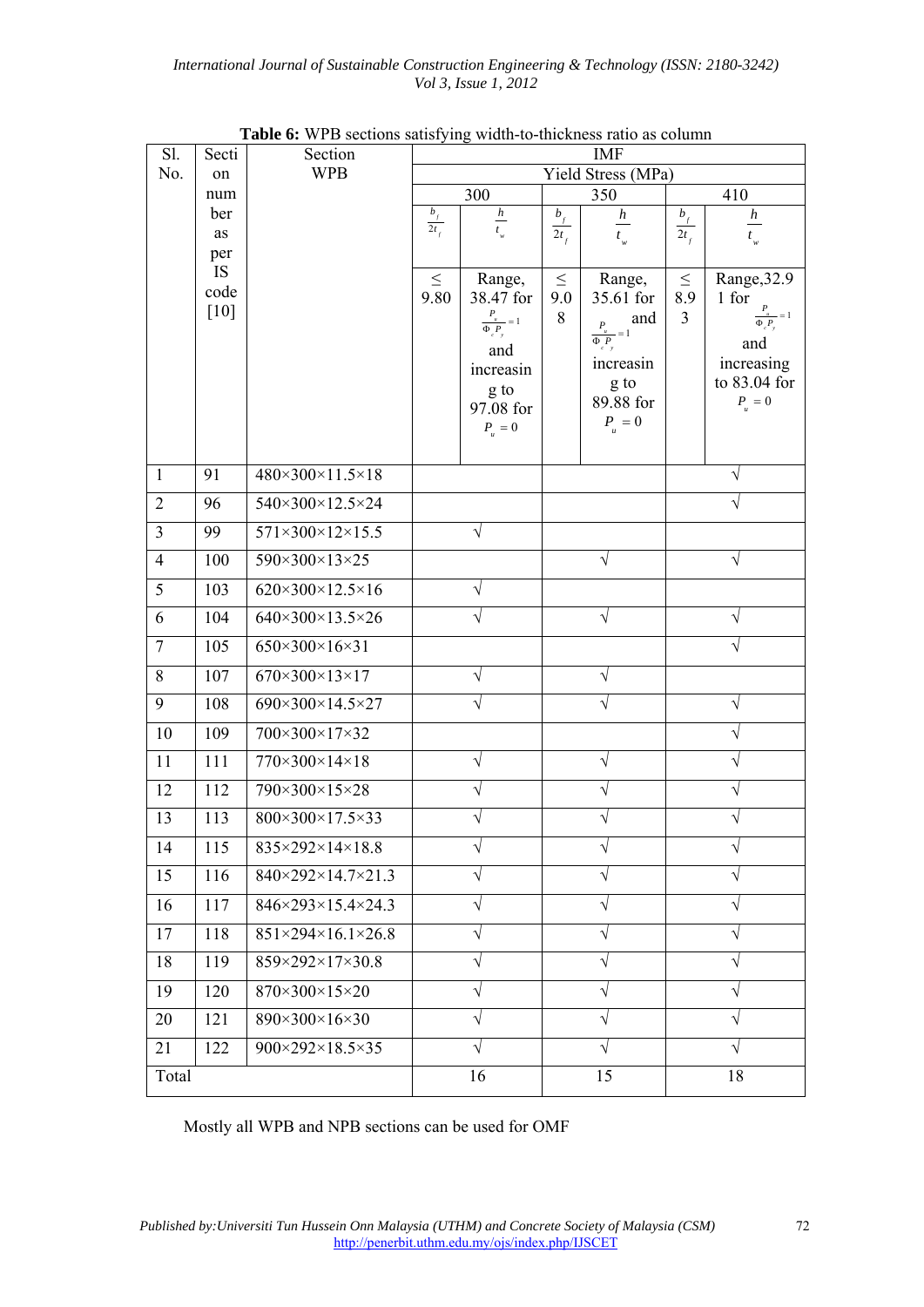# **2.3 CLASSIFICATION OF NPB SECTIONS CONSIDERING AS A COLUMN MEMBER**

Though, WPB sections are considered as column member, it can be observed from above Tables 2, 3, 5 & 6: a) for SMF as per both codes, sections which qualify the limit are same and very few in number; b) for IMF according to AISC 341-2005 more WPB sections satisfy slenderness ratio than AISC 341-2010; c) mostly all WPB sections satisfy limit for OMF.

Therefore, width-to-thickness check is applied to NPB sections considering them as a column section as per both codes.

NPB sections satisfying *f f t b* 2 , *w t*  $\frac{h}{m}$  limit for SMF as recommended by AISC 341-2005, as per

Equations 1, 2, 3 are shown in Table 7. For IMF, NPB sections satisfying the limits are as per Table 1.

| Sl.            | Secti                  | Section                                 |                    |                                       |          | <b>SMF</b>                                            |                    |                             |
|----------------|------------------------|-----------------------------------------|--------------------|---------------------------------------|----------|-------------------------------------------------------|--------------------|-----------------------------|
| N <sub>o</sub> | on                     | <b>NPB</b>                              |                    |                                       |          | Yield stress (MPa)                                    |                    |                             |
|                | num                    |                                         |                    | $\overline{3}00$                      |          | 350                                                   |                    | 410                         |
|                | ber                    |                                         | $\frac{b_f}{2t_f}$ | $\boldsymbol{h}$                      | $b_{_f}$ | $\boldsymbol{h}$                                      | $\frac{b_f}{2t_f}$ | $\frac{h}{t_{w}}$           |
|                | as                     |                                         |                    | $t_w$                                 | $2t_{f}$ | $t_{w}$                                               |                    |                             |
|                | per<br>IS <sub>1</sub> |                                         | $\leq$             | Range                                 | $\leq$   | Range,                                                | $\leq$             | Range,                      |
|                | code                   |                                         | 7.74               | ,38.47 for                            | 7.17     | 35.59 for                                             | 6.63               | 32.91for                    |
|                | [10]                   |                                         |                    | and<br>$P_{u}$                        |          | and                                                   |                    | $\frac{P_{u}}{P_{u}}=1$ and |
|                |                        |                                         |                    | $- = 1$<br>$\overline{\Phi_{c}P_{v}}$ |          | $\frac{P_{u}}{P_{u}}=1$<br>$\overline{\Phi_{c}P_{v}}$ |                    | $\overline{\Phi_{c}P_{y}}$  |
|                |                        |                                         |                    | increasin                             |          | increasin                                             |                    | increasing                  |
|                |                        |                                         |                    | g to                                  |          | g to 75                                               |                    | to 69.35                    |
|                |                        |                                         |                    | 81.07 for                             |          | for                                                   |                    | for                         |
|                |                        |                                         |                    | $P_{_u}=0$                            |          | $P_{_u}=0$                                            |                    | $P_{_{u}}=0$                |
| $\mathbf{1}$   | 29                     | $270 \times 135 \times 6.6 \times 10.2$ |                    |                                       |          |                                                       |                    | $\sqrt{}$                   |
| $\sqrt{2}$     | 35                     | $313\times166\times6.6\times11.2$       |                    | $\sqrt{}$                             |          |                                                       |                    |                             |
| $\overline{3}$ | 36                     | 317×167×7.6×13.2                        |                    |                                       |          |                                                       |                    | V                           |
| $\overline{4}$ | 41                     | 330×160×7.5×11.5                        |                    |                                       |          | $\sqrt{}$                                             |                    |                             |
| $\overline{5}$ | 43                     | 357.6×170×6.6×11.                       |                    | $\sqrt{}$                             |          |                                                       |                    |                             |
|                |                        | 5                                       |                    |                                       |          |                                                       |                    |                             |
| 6              | 44                     | 360×170×8×12.7                          |                    |                                       |          | $\sqrt{}$                                             |                    |                             |
| $\overline{7}$ | 47                     | 397×180×7×12                            |                    | V                                     |          |                                                       |                    |                             |
| $\overline{8}$ | 48                     | $400 \times 180 \times 8.6 \times 13.5$ |                    | $\sqrt{}$                             |          | $\sqrt{}$                                             |                    |                             |
| 9              | 49                     | $404 \times 182 \times 9.7 \times 15.5$ |                    |                                       |          |                                                       |                    | $\sqrt{}$                   |
| 10             | 50                     | 400×200×8×13                            |                    | $\sqrt{}$                             |          |                                                       |                    |                             |
| 11             | 51                     | 447×190×7.6×13.1                        |                    | $\sqrt{}$                             |          |                                                       |                    |                             |
| 12             | 52                     | 450×190×9.4×14.6                        |                    | $\sqrt{}$                             |          | V                                                     |                    | V                           |
| 13             | 53                     | $456 \times 192 \times 11 \times 17.6$  |                    |                                       |          |                                                       |                    | $\sqrt{ }$                  |
| 14             | 54                     | 497×200×8.4×14.5                        |                    | V                                     |          | $\sqrt{}$                                             |                    |                             |
| 15             | $\overline{55}$        | $500 \times 200 \times 10.2 \times 16$  |                    | $\sqrt{}$                             |          |                                                       |                    | $\sqrt{}$                   |
| 16             | 56                     | 506×202×12×19                           |                    |                                       |          |                                                       |                    |                             |
| 17             | 57                     | 547×210×9×15.7                          |                    | V                                     |          | V                                                     |                    |                             |
| 18             | 58                     | 550×210×11.1×17.2                       |                    | $\sqrt{}$                             |          | V                                                     |                    | V                           |
| 19             | 59                     | 556×212×12.7×20.2                       |                    |                                       |          | $\sqrt{}$                                             |                    | $\sqrt{}$                   |
| 20             | 60                     | 597×220×9.8×17.5                        |                    | $\sqrt{}$                             |          |                                                       |                    | $\overline{\mathsf{v}}$     |

**Table 7:** NPB sections satisfying width-to-thickness ratio as column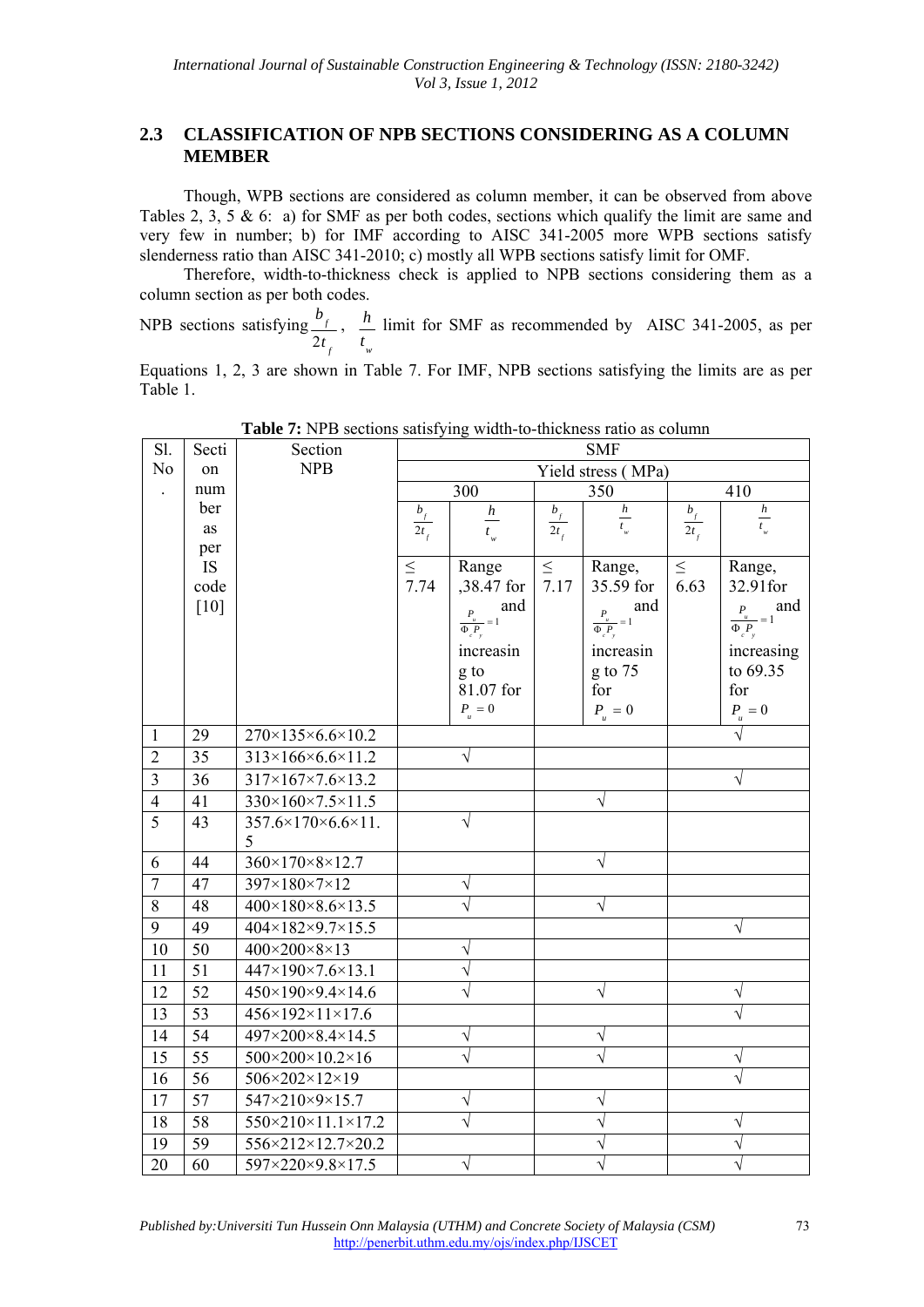| 21    | 61 | $600 \times 220 \times 12 \times 19$     |    |    |  |
|-------|----|------------------------------------------|----|----|--|
| 22    | 62 | $610 \times 224 \times 15 \times 24$     |    |    |  |
| 23    | 64 | $695 \times 250 \times 11.5 \times 16.5$ |    |    |  |
| 24    | 65 | 700×250×12.5×19                          |    |    |  |
| 25    | 66 | 704×250×13×21                            |    |    |  |
| 26    | 67 | $709 \times 250 \times 14.5 \times 23.5$ |    |    |  |
| 27    | 69 | $760 \times 270 \times 14.4 \times 21.6$ |    |    |  |
| 28    | 70 | $770\times270\times15.6\times26.6$       |    |    |  |
| Total |    |                                          | 19 | 16 |  |

NPB sections satisfying *f f t b* 2 , *w t*  $h$  limt for SMF and IMF as recommended by AISC 341-2010, as

per Equations 8,9,10,11,12 and 13, are shown in Table 8 and 9 respectively.

| Sl.            | Sect            | Section                                 |                        |                                                       |          | <b>SMF</b>                             |                          |                         |
|----------------|-----------------|-----------------------------------------|------------------------|-------------------------------------------------------|----------|----------------------------------------|--------------------------|-------------------------|
| No.            | ion             | <b>NPB</b>                              | Yield stress (MPa)     |                                                       |          |                                        |                          |                         |
|                | num             |                                         |                        | 300                                                   |          | 350                                    |                          | 410                     |
|                | ber             |                                         | $\frac{b_{f}}{2t_{f}}$ | $\boldsymbol{h}$                                      | $b_{_f}$ | $\frac{h}{t_w}$                        | $\frac{b_{_f}}{2t_{_f}}$ | $\frac{h}{t_w}$         |
|                | as<br>per       |                                         |                        | $t_{w}$                                               | $2t_{f}$ |                                        |                          |                         |
|                | <b>IS</b>       |                                         | $\leq$                 | Range                                                 | $\leq$   | Range,                                 | $\leq$                   | Range, 32.9             |
|                | code            |                                         | 7.74                   | ,38.47                                                | 7.17     | 35.61 for                              | 6.63                     | 1for<br>$P_{u}$         |
|                | $[10]$          |                                         |                        | for                                                   |          | and<br>$\frac{P_u}{\sqrt{2}}$          |                          | $=1$<br>$\Phi_{c}P_{v}$ |
|                |                 |                                         |                        | $\frac{P_{u}}{P_{u}}=1$<br>$\overline{\Phi_{c}P_{y}}$ |          | $- = 1$<br>$\overline{\Phi_{c} P_{y}}$ |                          | and                     |
|                |                 |                                         |                        | and                                                   |          | increasin                              |                          | increasing              |
|                |                 |                                         |                        | increasin                                             |          | to<br>g                                |                          | to 54.11 for            |
|                |                 |                                         |                        | to<br>g                                               |          | 58.56 for                              |                          | $P_{u} = 0$             |
|                |                 |                                         |                        | 63.25                                                 |          | $P_{_u}=0$                             |                          |                         |
|                |                 |                                         |                        | for                                                   |          |                                        |                          |                         |
|                |                 |                                         |                        | $P_{_{u}}=0$                                          |          |                                        |                          |                         |
| $\mathbf{1}$   | 29              | $270 \times 135 \times 6.6 \times 10.2$ |                        |                                                       |          |                                        |                          | $\sqrt{ }$              |
| $\overline{2}$ | 35              | $313\times166\times6.6\times11.2$       |                        | $\sqrt{}$                                             |          |                                        |                          |                         |
| $\overline{3}$ | 36              | $317\times167\times7.6\times13.2$       |                        |                                                       |          |                                        |                          | $\sqrt{}$               |
| $\overline{4}$ | 41              | 330×160×7.5×11.5                        |                        |                                                       |          | $\sqrt{}$                              |                          |                         |
| $\overline{5}$ | 43              | $357.6\times170\times6.6\times11.5$     |                        | $\sqrt{}$                                             |          |                                        |                          |                         |
| 6              | 44              | $360 \times 170 \times 8 \times 12.7$   |                        |                                                       |          | V                                      |                          |                         |
| $\overline{7}$ | 47              | 397×180×7×12                            |                        | $\sqrt{}$                                             |          |                                        |                          |                         |
| $\overline{8}$ | 48              | $400 \times 180 \times 8.6 \times 13.5$ |                        | $\sqrt{}$                                             |          | V                                      |                          |                         |
| 9              | 49              | 404×182×9.7×15.5                        |                        |                                                       |          |                                        |                          | V                       |
| 10             | 50              | 400×200×8×13                            |                        | V                                                     |          |                                        |                          |                         |
| 11             | 51              | 447×190×7.6×13.1                        |                        | $\sqrt{}$                                             |          |                                        |                          |                         |
| 12             | 52              | 450×190×9.4×14.6                        |                        | $\sqrt{}$                                             |          | $\sqrt{}$                              |                          | $\sqrt{}$               |
| 13             | 53              | $456 \times 192 \times 11 \times 17.6$  |                        |                                                       |          |                                        |                          | V                       |
| 14             | $\overline{54}$ | $497 \times 200 \times 8.4 \times 14.5$ |                        | $\sqrt{}$                                             |          | $\sqrt{ }$                             |                          |                         |
| 15             | $\overline{55}$ | $500 \times 200 \times 10.2 \times 16$  |                        | $\sqrt{}$                                             |          | $\sqrt{}$                              |                          | $\sqrt{}$               |
| 16             | 56              | 506×202×12×19                           |                        |                                                       |          |                                        |                          | $\sqrt{}$               |
| 17             | 57              | 547×210×9×15.7                          |                        | V                                                     |          | V                                      |                          |                         |
| 18             | $\overline{58}$ | 550×210×11.1×17.2                       |                        | V                                                     |          | V                                      |                          | $\sqrt{}$               |

**Table 8:** NPB sections satisfying width-to-thickness ratio as column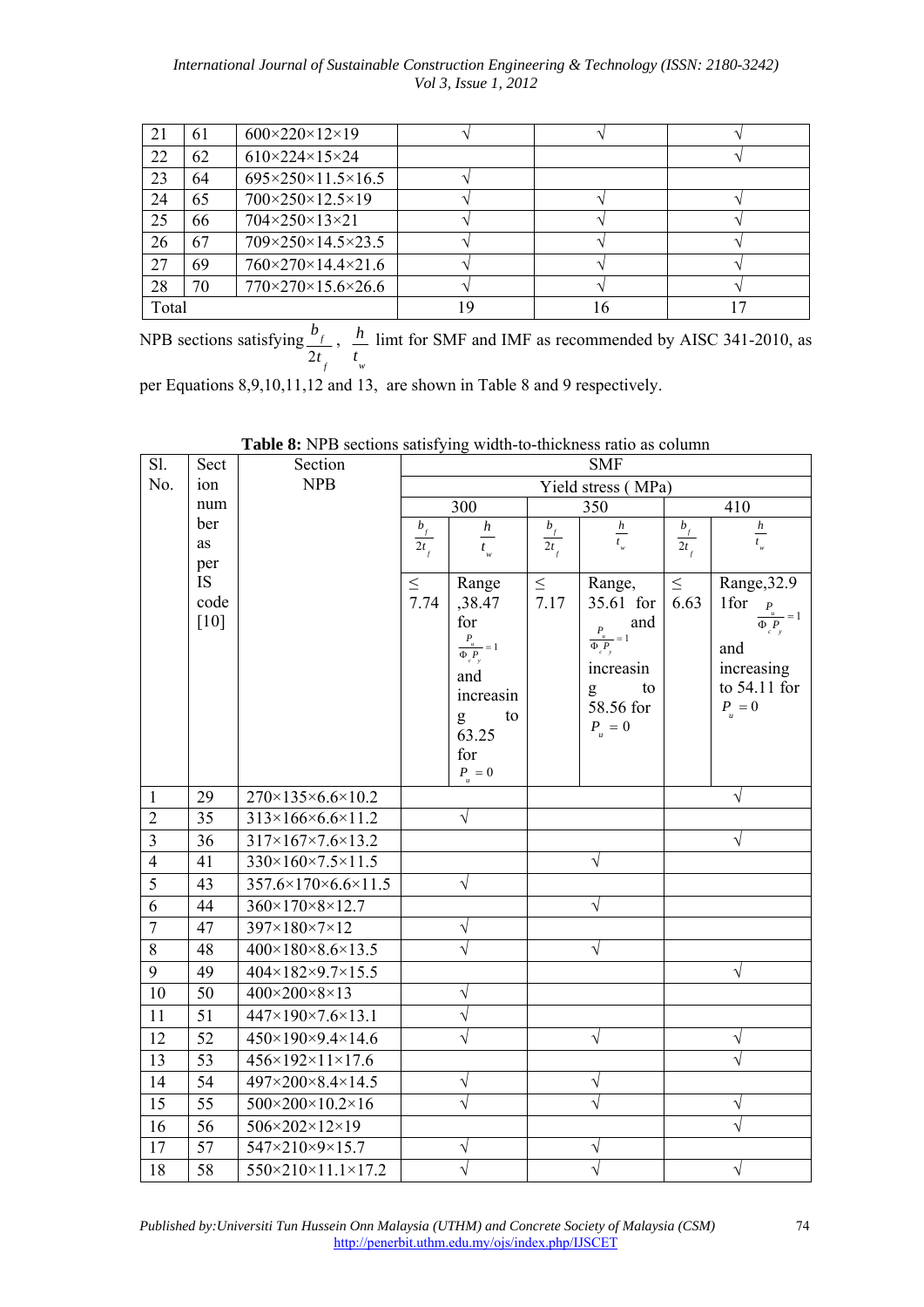| 19    | 59 | $556 \times 212 \times 12.7 \times 20.2$ |    |    |  |
|-------|----|------------------------------------------|----|----|--|
| 20    | 60 | 597×220×9.8×17.5                         |    |    |  |
| 21    | 61 | $600 \times 220 \times 12 \times 19$     |    |    |  |
| 22    | 62 | $610 \times 224 \times 15 \times 24$     |    |    |  |
| 23    | 64 | $695 \times 250 \times 11.5 \times 16.5$ |    |    |  |
| 24    | 65 | $700 \times 250 \times 12.5 \times 19$   |    |    |  |
| 25    | 66 | $704\times250\times13\times21$           |    |    |  |
| 26    | 67 | 709×250×14.5×23.5                        |    |    |  |
| 27    | 69 | $760 \times 270 \times 14.4 \times 21.6$ |    |    |  |
| 28    | 70 | $770\times270\times15.6\times26.6$       |    |    |  |
| Total |    |                                          | 19 | 16 |  |

**Table 9:** NPB sections satisfying width-to-thickness ratio as column

| $\overline{SI}$ .       | Secti           | Section                                 |                            |                                                            |                    | <b>IMF</b>                   |          |                           |
|-------------------------|-----------------|-----------------------------------------|----------------------------|------------------------------------------------------------|--------------------|------------------------------|----------|---------------------------|
| No.                     | on              | <b>NPB</b>                              |                            |                                                            | Yield stress (MPa) |                              |          |                           |
|                         | num             |                                         |                            | $\overline{300}$                                           |                    | $\overline{350}$             |          | 410                       |
|                         | ber             |                                         | $b_{\scriptscriptstyle f}$ | $\frac{h}{t_w}$                                            | $b_{_f}$           | $\frac{h}{}$                 | $b_{_f}$ | $\frac{h}{\sqrt{2}}$      |
|                         | as              |                                         | $\overline{2}t_{f}$        |                                                            | $\overline{2}t_f$  | $t_{w}$                      | $2t_{f}$ | $t_{w}$                   |
|                         | per             |                                         | $\leq$                     | Range, 38.                                                 | $\leq$             | Range, 35.                   | $\leq$   | Range, 32.                |
|                         | <b>IS</b>       |                                         | 9.80                       | 47<br>for                                                  | 9.08               | 61<br>for                    | 8.93     | 91<br>for                 |
|                         | code            |                                         |                            | and                                                        |                    | and                          |          | and                       |
|                         | $[10]$          |                                         |                            | $\boldsymbol{P}$<br>$\frac{u}{\Phi\int\limits_{c^{*}y}}=1$ |                    | $\frac{P_u}{\Phi_c P_y} = 1$ |          | $P_{u}$<br>$-1$           |
|                         |                 |                                         |                            |                                                            |                    |                              |          | $\Phi \, P$               |
|                         |                 |                                         |                            | increasing<br>to 97.08                                     |                    | increasing<br>to 89.36       |          | increasing<br>83.04<br>to |
|                         |                 |                                         |                            |                                                            |                    |                              |          | for                       |
|                         |                 |                                         |                            | for $P_{u}=0$                                              |                    | for $P_{u} = 0$              |          | $P_{_{u}}=0$              |
| 1                       | 5               | $177 \times 91 \times 4.3 \times 6.5$   |                            |                                                            |                    |                              |          | $\sqrt{ }$                |
| $\sqrt{2}$              | 8               | $197\times100\times4.5\times7$          |                            |                                                            |                    |                              |          | $\sqrt{ }$                |
| $\overline{\mathbf{3}}$ | 17              | $217\times110\times5\times7.7$          |                            |                                                            |                    |                              |          | V                         |
| $\overline{4}$          | 20              | $237 \times 120 \times 5.2 \times 8.3$  |                            |                                                            |                    | V                            |          |                           |
| $\overline{5}$          | 23              | 250×125×6×9                             |                            |                                                            |                    |                              |          |                           |
| $\overline{6}$          | 24              | 258×146×6.1×9.2                         |                            |                                                            |                    |                              |          |                           |
| $\overline{7}$          | 28              | $267 \times 135 \times 5.5 \times 8.7$  |                            | $\sqrt{}$                                                  |                    | $\sqrt{}$                    |          | $\sqrt{}$                 |
| $\overline{8}$          | 29              | 270×135×6.6×10.2                        |                            |                                                            |                    |                              |          | $\sqrt{}$                 |
| $\overline{9}$          | $\overline{31}$ | 297×150×6.1×9.2                         |                            | $\sqrt{}$                                                  |                    | V                            |          | $\sqrt{}$                 |
| 10                      | $\overline{32}$ | $300 \times 150 \times 7.1 \times 10.7$ |                            |                                                            |                    |                              |          |                           |
| 11                      | 34              | $310\times165\times5.8\times9.7$        |                            | $\sqrt{}$                                                  |                    | $\sqrt{}$                    |          |                           |
| $\overline{12}$         | $\overline{35}$ | $313\times166\times6.6\times11.2$       |                            | $\bar{\sqrt{}}$                                            |                    |                              |          | $\sqrt{}$                 |
| $\overline{13}$         | 36              | 317×167×7.6×13.2                        |                            |                                                            |                    |                              |          |                           |
| $\overline{14}$         | 40              | 327×160×6.5×10                          |                            | $\sqrt{}$                                                  |                    | $\sqrt{}$                    |          |                           |
| $\overline{15}$         | 41              | 330×160×7.5×11.5                        |                            |                                                            |                    | $\sqrt{}$                    |          |                           |
| 16                      | 43              | 357.6×170×6.6×11.5                      |                            | $\sqrt{}$                                                  |                    | $\sqrt{}$                    |          | $\sqrt{}$                 |
| 17                      | 44              | 360×170×8×12.7                          |                            |                                                            |                    |                              |          |                           |
| 18                      | 45              | 364×172×9.2×14.7                        |                            |                                                            |                    |                              |          | N                         |
| 19                      | 47              | 397×180×7×12                            |                            | V                                                          |                    | V                            |          | V                         |
| 20                      | 48              | 400×180×8.6×13.5                        |                            |                                                            |                    |                              |          |                           |
| 22                      | 49              | 404×182×9.7×15.5                        |                            |                                                            |                    |                              |          |                           |
| 23                      | 50              | 400×200×8×13                            |                            | $\sqrt{}$                                                  |                    | $\sqrt{}$                    |          |                           |
| $\overline{24}$         | $\overline{51}$ | 447×190×7.6×13.1                        |                            | $\sqrt{}$                                                  |                    | $\sqrt{}$                    |          |                           |
| 25                      | 52              | $450 \times 190 \times 9.4 \times 14.6$ |                            | $\sqrt{}$                                                  |                    | $\sqrt{}$                    |          | $\sqrt{}$                 |
| $\overline{26}$         | $\overline{53}$ | 456×192×11×17.6                         |                            |                                                            |                    |                              |          | $\sqrt{}$                 |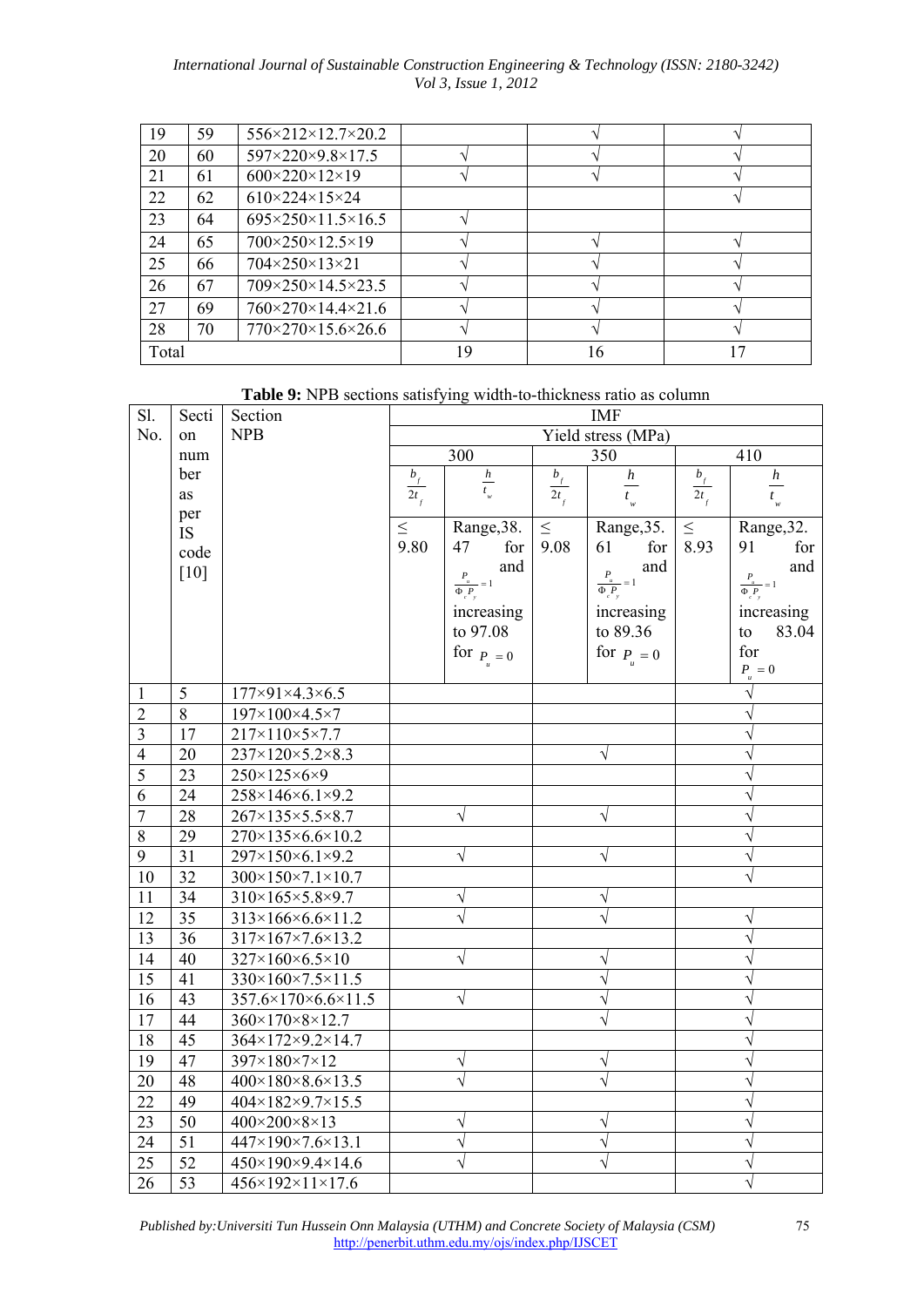| International Journal of Sustainable Construction Engineering & Technology (ISSN: 2180-3242) |                             |  |  |  |
|----------------------------------------------------------------------------------------------|-----------------------------|--|--|--|
|                                                                                              | <i>Vol 3, Issue 1, 2012</i> |  |  |  |

| 27    | 54 | $497 \times 200 \times 8.4 \times 14.5$  |    |    |    |
|-------|----|------------------------------------------|----|----|----|
| 28    | 55 | $500 \times 200 \times 10.2 \times 16$   |    |    |    |
| 29    | 56 | $506 \times 202 \times 12 \times 19$     |    |    |    |
| 30    | 57 | $547 \times 210 \times 9 \times 15.7$    |    |    |    |
| 31    | 58 | $550 \times 210 \times 11.1 \times 17.2$ |    |    |    |
| 32    | 59 | $556 \times 212 \times 12.7 \times 20.2$ |    |    |    |
| 33    | 60 | 597×220×9.8×17.5                         |    |    |    |
| 34    | 61 | $600 \times 220 \times 12 \times 19$     |    |    |    |
| 35    | 62 | $610\times224\times15\times24$           |    |    |    |
| 36    | 63 | $694 \times 250 \times 9 \times 16$      |    |    |    |
| 37    | 64 | $695 \times 250 \times 11.5 \times 16.5$ |    |    |    |
| 38    | 65 | 700×250×12.5×19                          |    |    |    |
| 39    | 66 | 704×250×13×21                            |    |    |    |
| 40    | 67 | 709×250×14.5×23.5                        |    |    |    |
| 41    | 68 | $750 \times 265 \times 13.2 \times 16.6$ |    |    |    |
| 42    | 69 | 760×270×15.6×26.6                        |    |    |    |
| Total |    |                                          | 24 | 28 | 40 |

If NPB sections are considered as column member it can be observed from above Tables 1, 7, 8 and 9: a) for SMF as per both codes, sections which qualify the limit are same and reasonable in number; b) for IMF according to AISC 341-2005 more NPB sections satisfy slenderness ratio than AISC 341-2010; c) mostly all NPB sections satisfy limit for OMF.

In the above paper, adequacy of Indian hot rolled parallel flange sections having yield stress 300MPa, 350 MPa and 410 MPa, as per slenderness limits of AISC 341-2005 & AISC 341- 2010 code is discussed. Thus, suitable parallel flange section of Indian profile, satisfying widthto-thickness limit can be selected from the above Tables to build planned SMRF i.e. SMF, IMF, OMF and prequalified connection.

## **3.0 CONCLUSIONS**

An exercise was carried out to understand suitability of parallel flange sections (Indian profile) for use in seismic steel moment resisting frames, reflects following:

- Guidelines provided in tabular form to choose sections for proposed moment frame.
- Sufficient numbers of beam sections are available for SMF, IMF and OMF. Column sections (WPB) suitable for SMF are available in limited number.
- Slenderness check applied to NPB members shows that, these sections, which satisfy the slenderness limit can be used as column members, however, when both (NPB and WPB) sections are considered, more choice is available for use as column members for SMF and IMF.
- When used as a column member for IMF, according to AISC 341-2005 more NPB & WPB sections satisfy slenderness ratio than AISC 341-2010.
- With the available members, suitability of these sections for connections with cover plates, ribs, haunches, reduced beam sections, slotted web etc. can be studied for Indian parallel flange profile sections.

## **REFERENCES**

- [1] Farzad Naeim (2001), "Seismic Design Handbook", Kluwer Acedemic Publishers Group 2<sup>nd</sup>edition, USA.
- [2] ANSI/AISC 341-10 (2010), "Seismic provisions for structural steel building", American Institute of Steel Construction, Chicago, IL.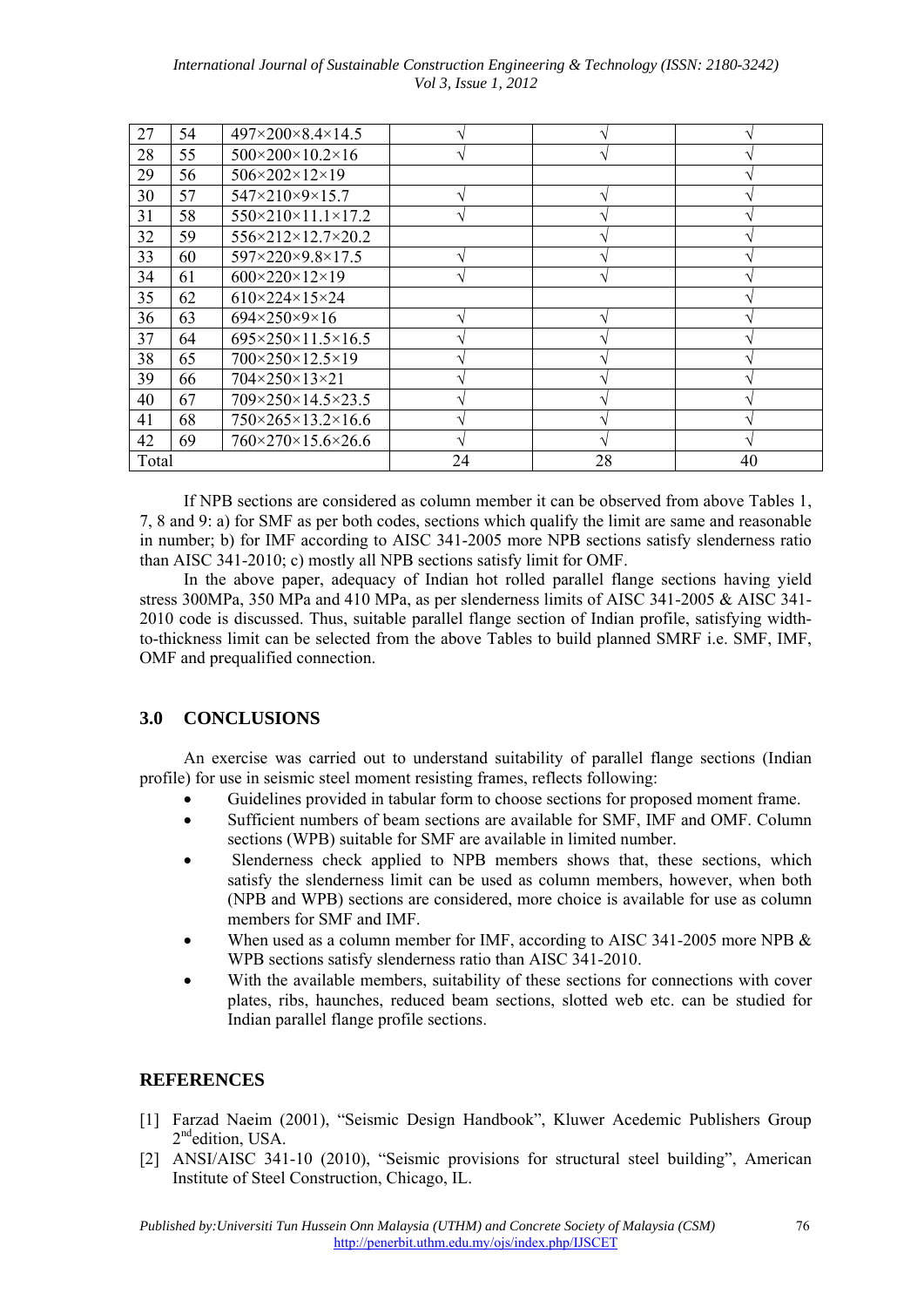- [3] ANSI/AISC 341-05 (2005), "Seismic provisions for structural steel buildings- including supplement No 1", American Institute of Steel Construction, Chicago, IL.
- [4] ANSI/AISC 341-02 (2002), "Seismic provisions for structural steel buildings", American Institute of Steel Construction, Chicago, IL.
- [5] Hamburger RO, Krawinlker H, Malley JM, Adan SM (2009), "Seismic Design of Steel Special Moment Frame- A Guide for Practicing Engineers", NEHRP Seismic Design Technical Brief No. 2, USA.
- [6] ANSI/AISC 360-05 (2005), "Specification for structural steel buildings", American Institute of Steel Construction, Chicago, IL.
- [7] IS-800 (2007), "General construction in steel- code of practice", Bureau of Indian Standards, New Delhi.
- [8] IS-808 (1989), "Dimensions for hot rolled steel beam, column, channel and angle sections", Bureau of Indian Standards, New Delhi.
- [9] IS-1852 (1985), "Specification for rolling and cutting tolerances for hot-rolled steel products", Bureau of Indian Standards, New Delhi.
- [10] IS-12778 (2004), "Hot rolled parallel flange steel sections for beams, columns and bearing piles- dimensions and section properties", Bureau of Indian Standards, New Delhi.
- [11] IS-12779 (1989), "Rolling and cutting tolerences for hot rolled parallel flange beams and columns section – Specifications", Bureau of Indian Standards, New Delhi.
- [12] IS-2062 (1999), "Steel for general structural purposes- specification", Bureau of Indian Standards, New Delhi.
- [13] Goswami R, Arlekar JN, Murthy CVR (2006), "Limitations of available Indian hot-rolled Isections for use in seismic steel MRFs", Report nicee, IIT Kanpur.
- [14] Subramanian N (2008), "Design of Steel Structures", Published in India by Oxford University Press.
- [15] ANSI/AISC 358-10 (2010), "Prequalified connections for special and intermediate steel moment frames for seismic applications – Including supplement No. 1", American Institute of Steel Construction, Chicago, IL.
- [16] ANSI/AISC 358-05 (2005), "Prequalified connections for special and intermediate steel moment frames for seismic applications", American Institute of Steel Construction, Chicago, IL.
- [17] ANSI/AISC 360-05 (2010), "Specification for structural steel buildings", American Institute of Steel Construction, Chicago, IL.
- [18] IS-8500 (1991), "Structural steel micro alloyed (medium and high strength qualities) specifications", Bureau of Indian Standards, New Delhi.
- [19] Quimby TB (2011), "A Beginner's Guide to Structural Engineering", T. Bartlett Quimby, Inernet Version, 2011.
- [20] Okazaki T, Liu D, Nakashima M, Engelhardt MD (2006), "Stability requirement for beams in seismic steel moment frames", Journal of Structural Engineering, Vol 132 (9), pages: 1334-1342.